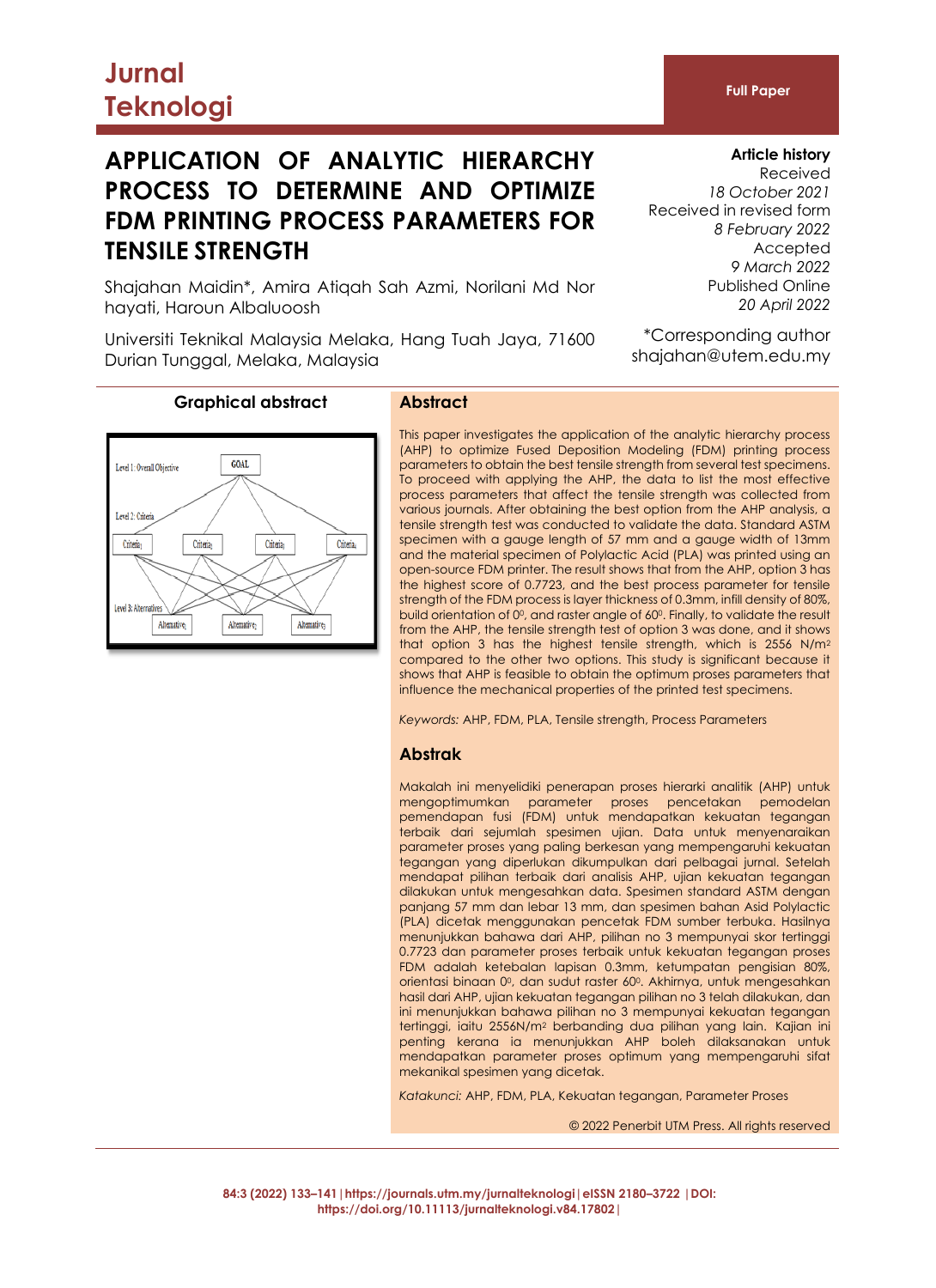# **1.0 INTRODUCTION**

Additive manufacturing (AM) is one of the technologies used to construct a 3D part. Additive processes involve successive deposition of material layers by layers. The printed objects can be of almost any shape or geometry and are created from 3D CAD data or any digital source. AM has been extended to include a broad range of methods entirely based on processes such as extrusion and sintering [1].

AM has a lot of benefits that can reduce the time and the cost of product development to directly manufacture finished components [2]. Other than that, AM can reduce material waste and energy because it may need to do the finishing, such as to file off burrs or supports that hold the part, but overall waste is minimal [3]. The applications of AM vary and are widely used as end used parts or as functional prototypes [4]. AM also has gotten into the medical industry with biomedical applications and produced medical tools to ease the visualization of specific anatomy [5].

One of the most used approaches in the selection process is the Analytical Hierarchy Process (AHP) methodology. The goal is to measure the relative priority of the given value according to the acceptable value scale. Typically, the selection is based solely on the interpretation of the person who makes the final decision and decides the goals, demonstrating the importance of continuity and the correlation of the choices as opposed to the overall decision-making process. The AHP approach is flexible since it offers a convenient way to find the relation between standards and alternatives. In the form of complex problems with multiple criteria and a sufficient set of alternatives, this approach assesses the validity of the criteria in the real world to determine the relationship between the criteria. By applying AHP, complex problems could be decomposed into precise hierarchies, such that the assessment would consist of quantitative and qualitative components of the issue. All hierarchical ranges are linked by AHP. This helps us see how one criterion's alternative influences the other criteria and alternatives [6].

There are three basic steps in the implementation of the AHP. First is the creation of a hierarchical model of decision-making problems. The model starts with the goal at the top level. The criteria are defined at the lower level, and the possibilities are listed at the bottom of the model. Secondly, the elements contrast with each other in pairs on each level of the hierarchical structure. The selector preferences are expressed through the Saaty Relative Scale of Importance, which has five main levels and four intermediate levels of verbally defined intensities and corresponding numerical values within the 1-9 range. Thirdly, it is possible to derive the use of a mathematical model from estimating the relative value of variables from an acceptable level of

hierarchical structure, weight criteria, and local selection priorities, which can be outlined later in the alternative's overall priorities. You can determine the overall priority of an alternative by summarizing the local priorities multiplied by the weight of the criterion [7].

This paper studies the application of the analytic hierarchy process (AHP) to optimize FDM printing process parameters to obtain the best tensile strength from several PLA material test specimens. A literature review was conducted to investigate the most effective process parameters that affect tensile strength from various journals. After obtaining the best option from the AHP analysis, a tensile strength test was conducted to validate the data. Standard ASTM specimen with a gauge length of 57 mm and a gauge width of 13mm and the material specimen of Polylactic Acid (PLA) was printed using an opensource FDM printer.

## **2.0 METHODOLOGY**

#### **2.1 Data Collection**

A detailed literature survey was conducted to determine the tensile strength's relative importance. The studies were constructed based on the hierarchy tree to allow pairwise comparisons of all the selection criteria at each level of the tree. As a result of the pairwise comparison process, a group's strength can be determined. Furthermore, all studies used to decide on the rankings were carefully and critically selected.

#### **2.2 AHP Method**

#### *2.2.1 Hierarchal Structure*

The structure of the AHP hierarchically introduces the issue and purpose of decision-making to the scene of the relevant decision elements at the first level. Decision-making elements are decision signals and decisions by creating a hierarchy following Figure 1 that must represent the problem of understudy [8]. A complex decision is to be arranged in a hierarchy descending to more than a few criteria from a general target, sub-criteria until the lowest level. At the top level of the hierarchy, the general purpose of the decision is portrayed. At intermediate levels, the criteria and sub-criteria which contribute to the decision are represented. Finally, the alternatives to the decision are laid down at the final hierarchical level. According to [22], with the help of creative thinking, imagination, and using people's perspectives, a hierarchy can be created. Figure 1 shows the AHP structure.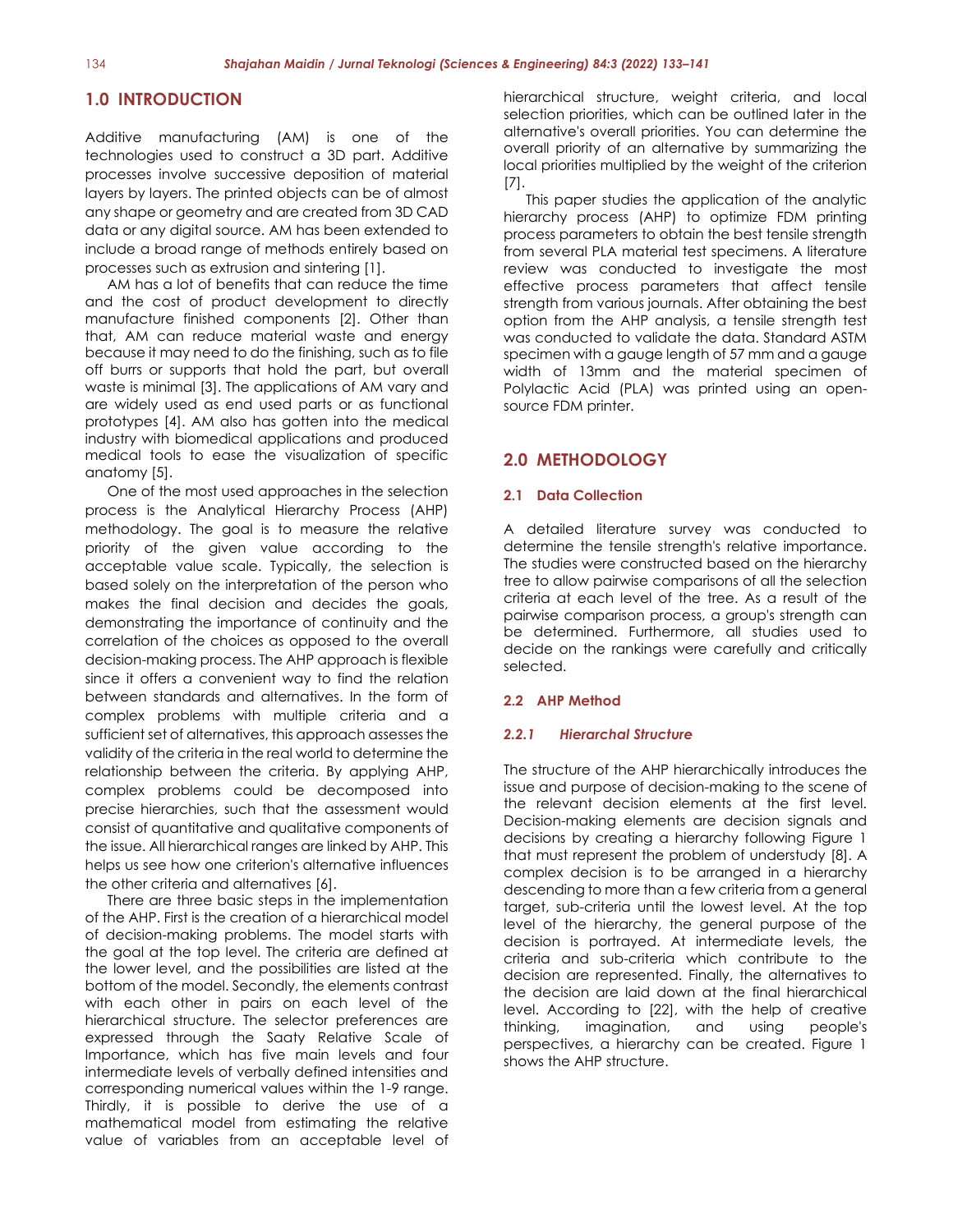

**Figure 1** AHP Structure

#### *2.2.2 Pairwise Comparison Matrix*

Comparison is made at all levels of hierarchy in pairs of structure variables, where the decision-priority makers are articulated using the Saaty scale of relative significance levels. The scale consists of 5 levels and 4 sub-levels that define the intensity verbally, with numerical values in the range of 1 to 9 corresponding to each other [2]. The scale ranges from 1 to 9 where one implies that the two elements are identical or are equally important. On the other hand, range 9 implies that one element is extraordinarily more important than the different one in a pairwise matrix. The pairwise scale and the importance value attributed to every number are illustrated [8]. Figure 2 shows the score for the important variable.

| Importance<br><b>Scale</b> | <b>Definition of Importance Scale</b>          |
|----------------------------|------------------------------------------------|
|                            | <b>Equally Important Preferred</b>             |
|                            | Equally to Moderately Important Preferred      |
|                            | <b>Moderately Important Preferred</b>          |
|                            | Moderately to Strongly Important Preferred     |
|                            | <b>Strongly Important Preferred</b>            |
|                            | Strongly to Very Strongly Important Preferred  |
|                            | Very Strongly Important Preferred              |
|                            | Very Strongly to Extremely Important Preferred |
|                            | <b>Extremely Important Preferred</b>           |

**Figure 2** score for the Important Variable

According to [9], to determine the relative preferences for two elements of the hierarchy in matrix A, an underlying semantically scale is employed with values from 1 to 9 to rate. For every factor of the hierarchy structure, all the related elements in low hierarchy are compared in pairwise contrast matrices as follows in Figure 3.



**Figure 3** Pairwise Comparison Matrix

#### *2.2.3 Estimating the Relative Weights*

According to [9], some strategies like the eigenvalue technique are used to calculate the relative weights of elements in each pairwise comparison matrix. The relative weight (W) of matrix A is obtained from the following Equation 1.

$$
(A - \lambda_{max} I) \times W = 0 \tag{1}
$$

Where  $\lambda_{max}$  = The biggest eigenvalue of matrix A, I = Unit matrix

From the point of view of engineering applications, own-value problems are among the most important matrix-related problem. Let  $A = [a_{jk}]$  be a given nXn matrix and consider the vector equation that shows from Equation 2.

$$
A = \lambda x \tag{2}
$$

Here, *x* is an unidentified vector, and *λ* is an unknown scalar. Clearly, for any value of *λ*, the zerovector *x*=0 is the solution of equation (3). It is of no fair interest. *A* value of *λ* that has a response of x≠0 is the matrix *A's* value or characteristic value (or latent root). The corresponding options *x* to 0 of equation (3) are referred to as proprietary vectors, or *A* vector attributes corresponding to the proprietary value *λ*. The spectrum of *A* is called the set of Eigenvalues. The largest of the absolute values of *A's* values is defined as *A's* spectral radius.

#### *2.2.4 Consistency of the Comparison Matrix*

Equations 3 and 4 show the maximum eigenvalue is a sum of y<sub>1</sub>, y<sub>2</sub>, .... y<sub>n</sub> and denoted via *λmax*, *CI*=  $λ$ <sub>max-n/n-</sub> 1, where n is the total number of elements being compared, *CR=CI/RI,* where *RI* is a random consistency number of equal matrix size. RI is the consistency index of a randomly generated pairwise comparison matrix which is the value of *RI* varies with several elements to be in contrast. The *CR* provides a measure of the likelihood that the matrix was once filled in simply at random; it is an evaluation between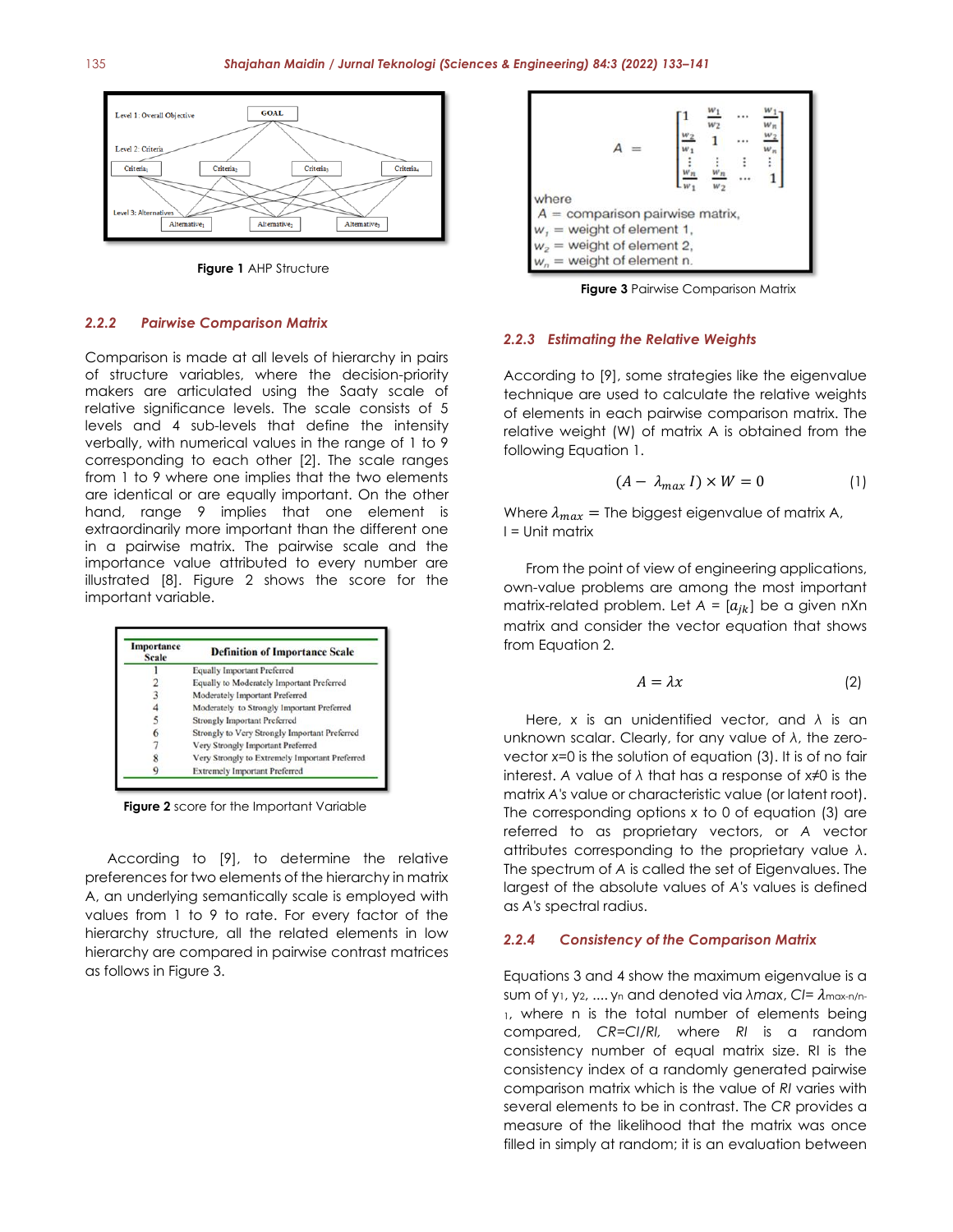the current matrix and, in simple terms, random answering of questions. The acceptability of *CR* is ≤ 0.1. In some cases, it can be tolerated up to 0.2, however in no way extra than that [22]. If *CR* is not suitable, revise the judgments via additional cautious analysis [10].

$$
CI = \frac{\lambda_{max} - n}{n - 1} \tag{3}
$$

$$
CR = \frac{CI}{RI} \tag{4}
$$

#### *2.2.5 Obtaining the Overall Rating*

Equation 5 shows the obtaining relative weight of the decision that the rankings of preference are mixed with the criterion weights in a closing step to produce an overall score for each choice. Following the relative importance of the criterion, the extent to which the alternatives satisfy the criteria is weighted. This can be done via simple weighted summation. Finally, when all of the elements and objectives on the hierarchy have been determined, the fewer essential factors may be eliminated from consideration. The targets may then be recalculated throughout, whether with or without changing the decisions.

$$
(Overall factor) = \sum C_i W_i
$$
 (5)

#### **2.3 Tensile Strength Test**

#### *2.3.1 Modeling ASTM D638 Type 1 Specimen*

The first step was to design the specimens. Due to the mechanical property test such as tensile testing, compressive testing, and hardness testing, the specimens constructed by FDM are according to ASTM specifications. These are the standard dog bone structure specimen for tensile, and standard block form specimens for compressive testing and hardness testing. This gripping head is 32.86 mm in size and 19 mm in height. The test specimen has a gauge length of 57 mm and a gauge width of 13 mm. The experiment started by specimen drawn in CATIA CAD software with the exact length of the as shown in Figure 4. The dimension of the specimen is  $165$  mm  $\times$ 19 mm × 3.2 mm.



**Figure 4** ASTM D638 Type 1 Specimen

#### *2.3.2 Slicing*

After the specimen is drawn, the file has to be saved in an STL file format. The slicing software that was used for this project is Ultimaker Cura software, shown in Figure 5. From this software, the specimen was sliced with three different types of layer height, which are 0.1 mm, 0.2 mm, and 0.3 mm, with constant infill density, build orientation, and raster angle.



**Figure 5** Ultimaker Cura Slicing Software

#### *2.3.3 Specimen Printing*

After the specimen had been sliced, the specimen was printed by using Ender 3 V2 FDM printer. Three specimens, as shown in Figure 6 was printed to proceed with the tensile strength test.



**Figure 6** ASTM D638 Type 1 Specimens

#### *2.3.4 Test Specimen*

After specimens were printed, the tensile strength test was done. The tensile strength machine will have to grip the specimens. When aligning the specimens at the z-axis with the grips, precaution has to be taken not to overtighten grips. They should be tight enough to prevent slippage but not too tight that the specimen is crushed. Then the speed of testing has to be set to a proper rate which is 5 mm/min. After the test is run, the data was collected. The data collected was the force required to break the specimen due to the tensile strength formula, which is tensile strength is equal to the force divided with the cross-sectional area of the specimens.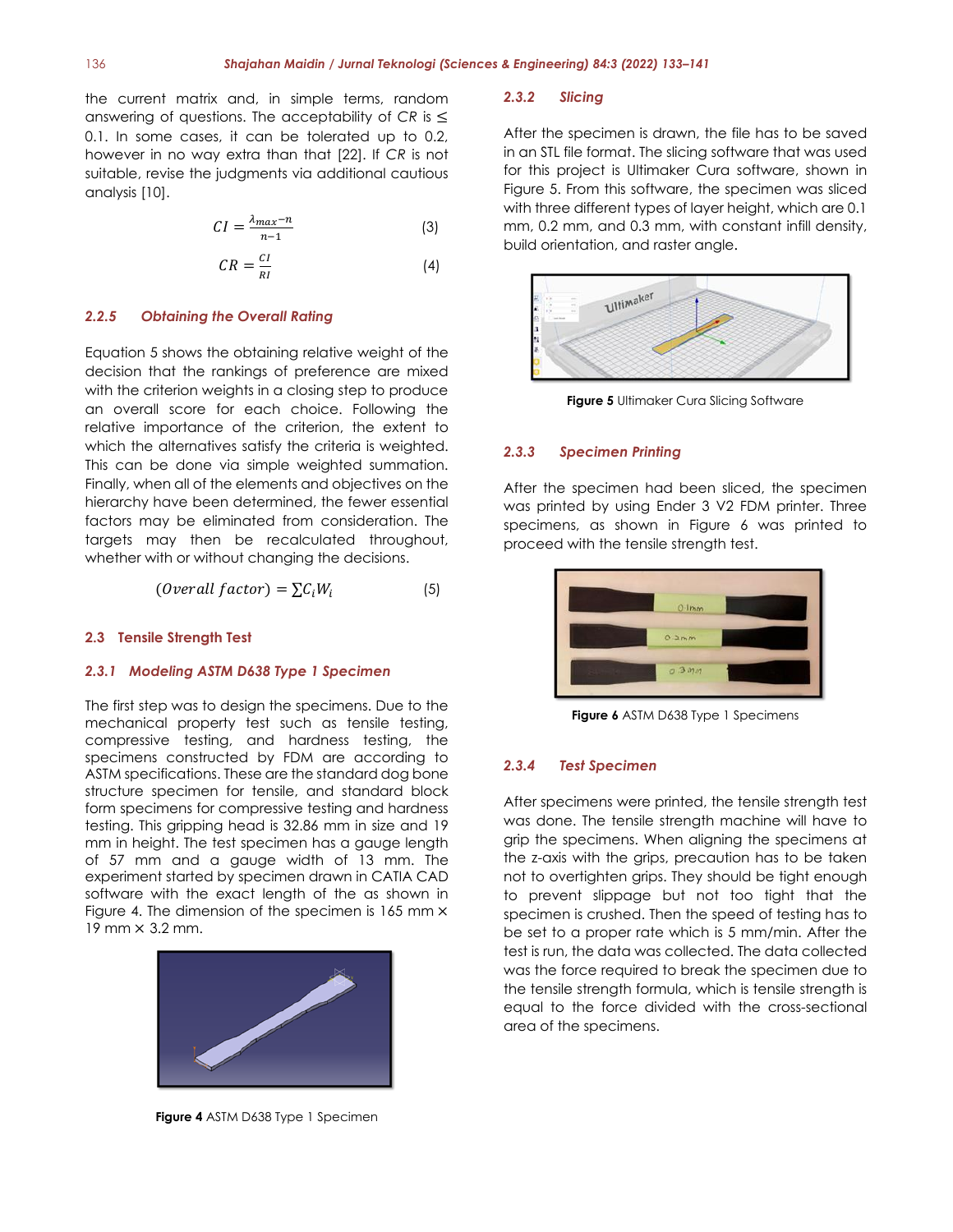# **3.0 RESULTS AND DISCUSSION**

#### **3.1 Data Collection**

Table 1 shows various studies on process parameter that influence the tensile strength of printed specimen that was collected from literature review. This information is vital in order to progress to the next steps of the process of utilising AHP.

**Table 1** Identification of process parameters

| <u>References</u> | Content                                                                                                                                                                                                                                                                                    |  |  |  |
|-------------------|--------------------------------------------------------------------------------------------------------------------------------------------------------------------------------------------------------------------------------------------------------------------------------------------|--|--|--|
| [11]              | The highest tensile strength is obtained<br>for 0.3 mm layer height, 0° orientation,<br>and 80% infill density                                                                                                                                                                             |  |  |  |
| $[12]$            | process<br>Three<br>parameters,<br>build<br>orientation (on-edge), nozzle diameter<br>(0.5), and infill density (100%), were<br>statistically significant and significantly<br>impacted the final product's strength                                                                       |  |  |  |
| $[13]$            | The effect of layer height on ABS and<br>PLA filaments and discovered that the<br>influence of layer height on ABS is<br>negligible, whereas the effect of layer<br>height on PLA is considerable                                                                                          |  |  |  |
| $[14]$            | The 0.4mm layer thickness and 30°/60°<br>raster angle were found to have the<br>maximum tensile strength in<br>PLA<br>specimens                                                                                                                                                            |  |  |  |
| $[15]$            | High infill percentage specimens and<br>increased layer height and extrusion<br>temperature are required to increase<br>mechanical qualities, as well as the<br>correct construction direction                                                                                             |  |  |  |
| $[16]$            | Tensile strength improves as<br>layer<br>thickness increases from 0.05 to 0.1 mm<br>in the horizontal direction                                                                                                                                                                            |  |  |  |
| $[17]$            | Tensile and yield strength both rise when<br>density increases from 10 to 90%. With<br>90% of the infill, maximum strength is<br>achieved                                                                                                                                                  |  |  |  |
| $[18]$            | Building in the X0° Y0° orientation a study<br>has found that as the Y-component of<br>build orientation grows,<br><b>PLA</b><br>parts<br>mechanical behavior degrades                                                                                                                     |  |  |  |
| $[19]$            | Results of the Taguchi L27 design<br>experiment demonstrated that the best<br>orientation for FDM pieces was 0°                                                                                                                                                                            |  |  |  |
| $\boxed{[20]}$    | The specimen's strength increases due<br>an<br>increase in<br>layer thickness<br>to.<br>interlayer and intralayer bonding could<br>be a factor. Tensile strength is best at<br>30°/60° raster angle and 0.4mm layer<br>thickness                                                           |  |  |  |
| $[21]$            | The build orientation contributed 44.68%<br>the final product, while raster<br>to<br>orientation contributed only 0.46% to the<br>final product. Statistically significant was<br>just three parameters in the ANOVA<br>table: build orientation, nozzle diameter,<br>and infill densities |  |  |  |

#### **3.2 AHP Analysis**

#### *3.2.1 Developing Hierarchical Structure*

The first step is to develop a hierarchical structure with a goal at the top level, criteria at the second level, and alternatives at the third level. Each alternative has its value associated with them. Figure 7 shows that the goal at the top level is to evaluate the capability of the FDM process parameters in the AHP. Next for the criteria at the second level is the layer thickness, infill density, build orientation, and raster angle. The last level, which is the alternative, shows that it has three options which are option 1, option 2, and option 3.





#### *3.2.2 Pairwise Comparison Matrix*

From the literature review, the best 4 criteria that affect tensile strength have been chosen. The ranking of the chosen criteria is listed below:

- 1. Layer thickness
- 2. Infill Density
- 3. Build Orientation
- 4. Raster Angle

The second step is to create a pairwise comparison matrix. The pairwise comparison matrix gives the relative importance of various attributes concerning the goal. It shows how important each criterion is to get the best tensile strength. This pairwise comparison matrix is created with the help of a scale of relative importance. The length of the pairwise matrix is equivalent to the number of criteria used in the decision-making process.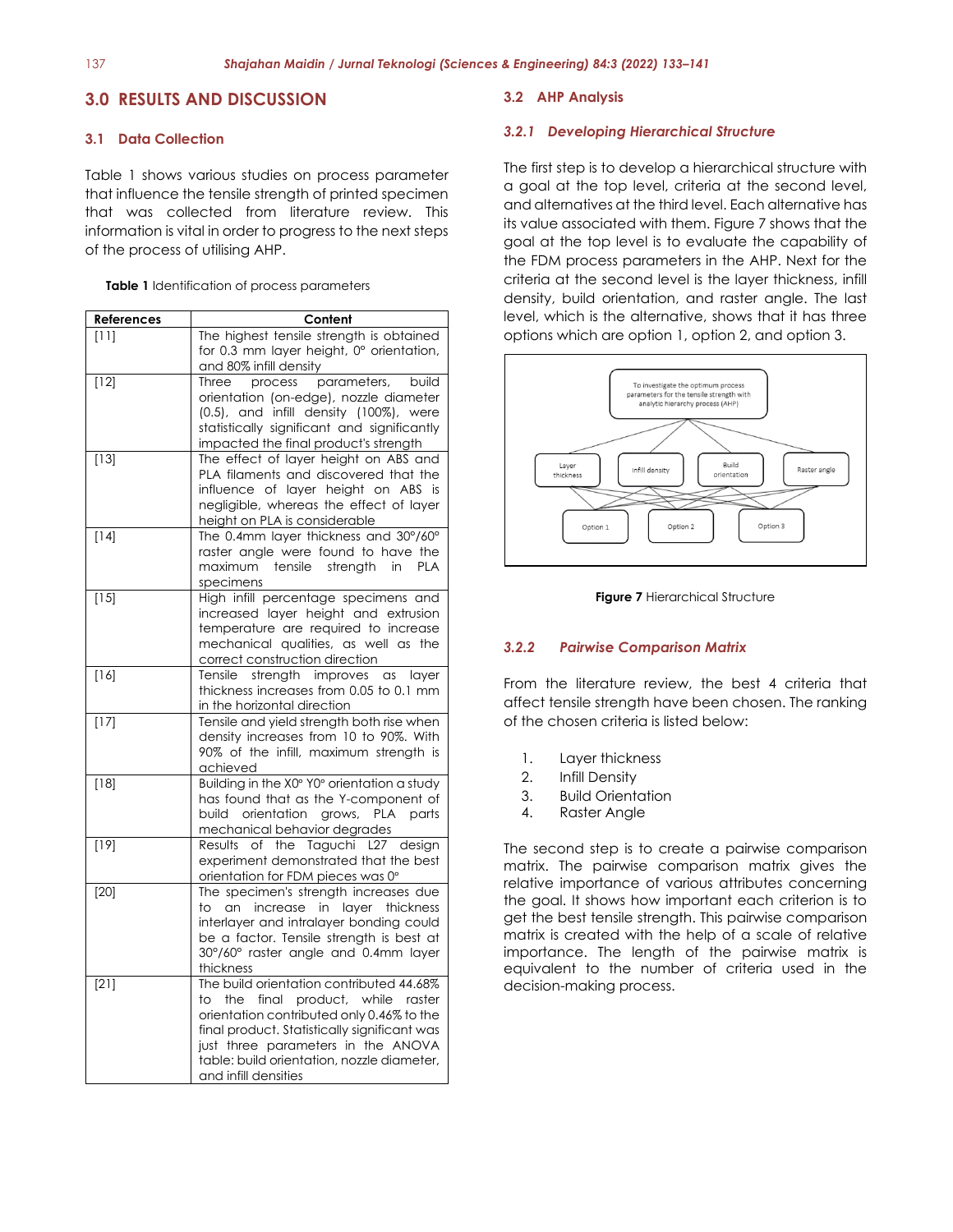Literature review showed that high tensile strength can be accomplished by high layer thickness, high infill density, the lowest degree of build orientation, and the suitable raster angle. Scale of number 1 equally important and 9 is extremely important was given. Table 2 shows a 4X4 matrix has four criteria which are layer thickness, infill density, build orientation, and raster angle. The value in the pairwise matrix depends upon the decision based on the literature review that has been referred. It started with how important is layer thickness to infill density for a good tensile strength of the FDM printed product. The literature review shows that layer thickness is very important than infill density. Infill density is given x value then, the layer thickness is given 5x value which shows layer thickness has strong importance based on the score of the important variable. Next, divide the row element by the column element. The sum of each value is also calculated, as shown in Table 2.

#### **Table 2** Pairwise Comparison Matrix

|                             | Layer thickness | Infill density | <b>Build</b><br>orientation | Raster<br>angle |
|-----------------------------|-----------------|----------------|-----------------------------|-----------------|
| Layer<br>thickness          |                 |                |                             |                 |
| Infill<br>density           | $1/5 = 0.200$   |                | $1/2 = 0.500$               | 3               |
| <b>Build</b><br>orientation | $1/4 = 0.250$   | 2              |                             | 3               |
| Raster<br>angle             | $1/7 = 0.143$   | $1/3 = 0.333$  | $1/3 = 0.333$               |                 |
| Sum                         | 1.593           | 8.333          | 5.833                       | 14              |

The normalized pairwise matrix was calculated. All elements of the column are divided by the sum of the column. After that, calculate the criteria weights. The weighted calculated by averaging all the elements in the row that need to be added all the elements and dividing it with the number of criteria, which will give the criteria weight shown in Table 3.

| <b>Table 3</b> The Normalized Pairwise Matrix |
|-----------------------------------------------|
|-----------------------------------------------|

|                      | Layer                           | Infill density     | Build                             | Raster                   | Criteria         |
|----------------------|---------------------------------|--------------------|-----------------------------------|--------------------------|------------------|
| Laver<br>thickness   | thickness<br>1.593<br>$= 0.628$ | 8.333<br>$= 0.600$ | orientation<br>5.833<br>$= 0.686$ | angle<br>$= 0.500$<br>14 | weight<br>0.6035 |
| Infill density       | 0.2<br>1.593<br>$= 0.126$       | 8.333<br>$= 0.120$ | 0.5<br>5.833<br>$= 0.086$         | $= 0.214$<br>14          | 0.1365           |
| Build<br>orientation | 0.25<br>1.593<br>$= 0.157$      | 8.333<br>$= 0.240$ | 5.833<br>$= 0.171$                | $= 0.214$<br>14          | 0.1955           |

#### *3.2.3 Finalized Weights*

A consistency ratio of less than 0.1 indicates that there is consistency in the system. The finalized weights are listed in Table 4. This consistency test is critical as it also verifies that the entire procedure is correct. Additionally, these weights indicate which parameters should be prioritized when selecting the optimum tensile strength, and they provide exact numbers that represent the relative importance of each creation in

the process. Table 4 shows that layer thickness has the highest criteria weight.

#### **Table 4** Finalized Weights

| Criteria                 | Weight |
|--------------------------|--------|
| Layer thickness          | 0.6035 |
| Infill density           | 0.1365 |
| <b>Build Orientation</b> | 0.1955 |
| Raster angle             | 0.0645 |

#### *3.2.4 Consistency Analysis*

The third step was made to validate the consistency of the calculation. This step needs to take the same pairwise comparison matrix, which is not normalized to multiply each value in the column with the criteria value. After the matrix is obtained, the weighted sum value is calculated by taking the sum of each value in the row shown in Table 5.

|                                        | Layer<br>thickness          | Infill<br>density                | Build<br>orientation          | Raster<br>angle         | Weighte<br>d Sum<br>Value |
|----------------------------------------|-----------------------------|----------------------------------|-------------------------------|-------------------------|---------------------------|
| Layer<br>thickness                     | 1(0.6035)<br>$= 0.6035$     | 5(0.1365)<br>$= 0.6825$          | 4(0.1955)<br>$= 0.782$        | 7(0.0645)<br>$= 0.452$  | 2.5200                    |
| Infill<br>density                      | 0.2(0.6035)<br>$= 0.1207$   | 1(0.1365)<br>$= 0.1365$          | 0.5(0.1955)<br>$= 0.0978$     | 3(0.0645)<br>$= 0.1935$ | 0.5485                    |
| <b>Build</b><br>orientati<br><b>on</b> | 0.25(0.6035)<br>$= 0.1509$  | 2(0.1365)<br>$= 0.2730$          | 1(0.1955)<br>$= 0.1955$       | 3(0.0645)<br>$= 0.1935$ | 0.8129                    |
| Raster<br>angle                        | 0.143(0.6035)<br>$= 0.0863$ | 0.333(0.1)<br>365)<br>$= 0.0455$ | 0.333(0.19<br>55<br>$=0.0651$ | 1(0.0645)<br>$= 0.0645$ | 0.2614                    |

**Table 5** Consistency Analysis

Next, calculate the ratio of weighted sum value and criteria weight. This is to get the lambda value as shown in Table 6.

|  |  |  |  | Table 6 Lambda Value |  |
|--|--|--|--|----------------------|--|
|--|--|--|--|----------------------|--|

| Weighted<br>Sum Value | Criteria weight | Lambda value             |
|-----------------------|-----------------|--------------------------|
| 2.5200                | 0.6035          | $2.5200/0.6035 = 4.1756$ |
| 0.5485                | 0.1365          | $0.5485/0.1365 = 4.0183$ |
| 0.8129                | 0.1955          | $0.8129/0.1955 = 4.1581$ |
| 0.2614                | 0.0645          | $0.2614/0.0645 = 4.0527$ |

The  $\lambda_{max}$  is calculated by taking the average of all these values. The  $\lambda_{max}$  is calculated by dividing the weighted summation value in Table 6 by the number of criteria. This is shown in Equation 6 below.

$$
\lambda_{max} = \frac{4.1756 + 4.0183 + 4.1581 + 4.0527}{4} = 4.1012
$$
 (6)

Next, the consistency index *(CI)* is calculated, which is given by the formula minus n upon n minus 1 as in Equation 7 below.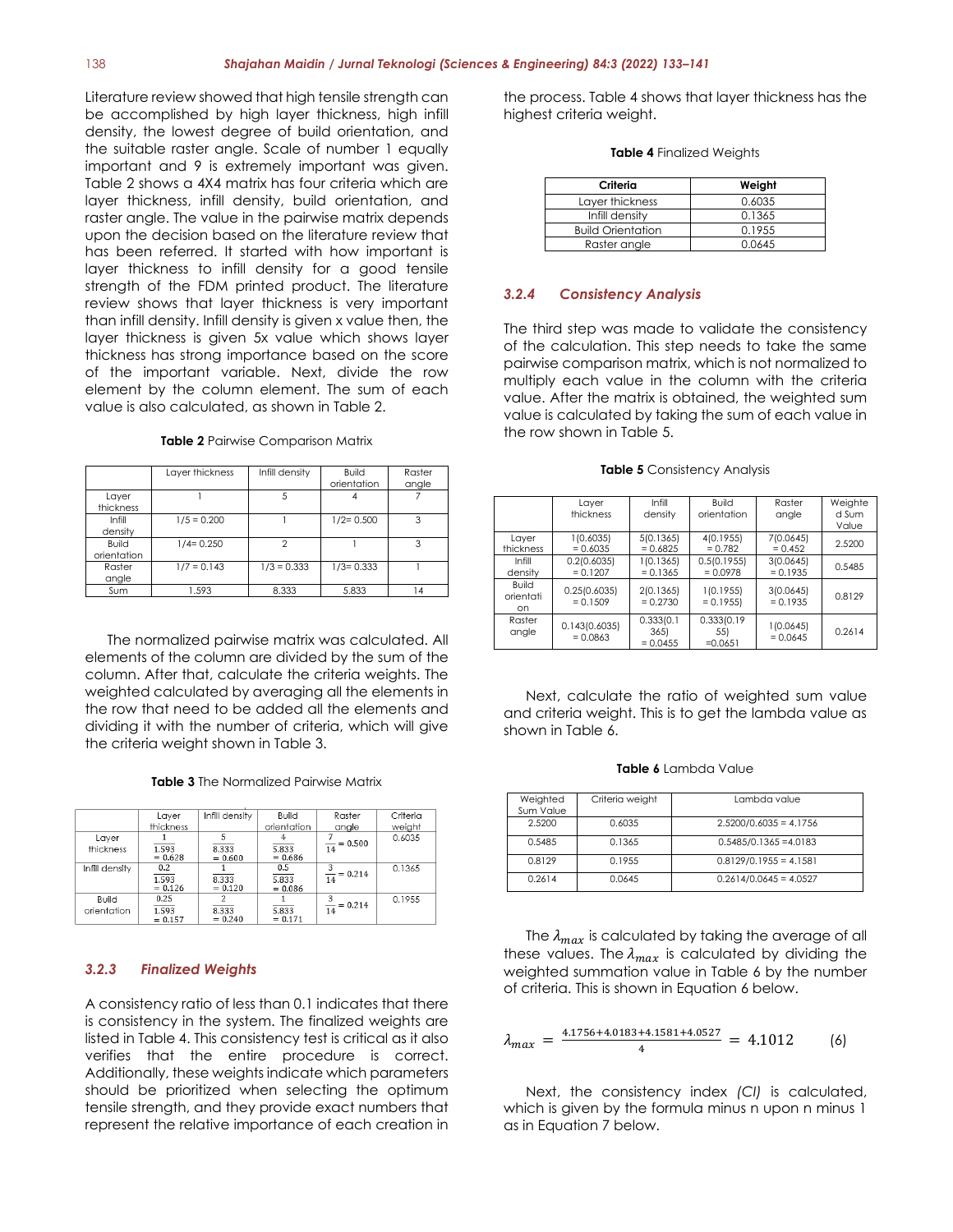$$
Consistency Index (CI) = \frac{4.1012 - 4}{4 - 1} = 0.0337 \quad (7)
$$

Then, the consistency ratio is calculated which is given by dividing the consistency index *(CI)* with random index *(RI)* shown in Equation 8. The random index is the consistency index of the randomly generated pairwise matrix.

*Consistency ratio* = 
$$
\frac{CI}{RI}
$$
 =  $\frac{0.0337}{0.90}$  = 0.0374   
 0.10 (8)

The proportion of inconsistency consistency ratio is less than 0.10, which is standard can assume that the matrix is reasonably consistent, so may continue with the process of decision making by using AHP.

#### *3.2.5 Obtaining the Overall Rating*

From the experiments and investigation of the impact process parameters on the tensile strength by [6], the authors have used the following criteria to choose the best tensile strength. After they experimented, it was concluded that the highest tensile strength is obtained for 0.3 mm layer height, 0° orientation, and 80% infill. This shows that layer thickness and infill density significantly affect the tensile strength shown in Table 7.

To make all criteria comparable, normalization needs to be done. Beneficial criteria have to divide the performance value in the individual cell with the maximum value. Similarly, non-beneficial criteria need to take the minimum value and divide it with the performance value of each cell. There is a difference in both beneficial and non-beneficial which are the maximum value takes the denominator, and in nonbeneficial, the minimum value takes the numerator. This will get a normalized decision matrix shown in Table 8.

The next step is to assign weight criteria. The sum of weight criteria is always 100%. Multiply the weight assigned to each criterion with its normalized. On solving, get the weighted normalized decision matrix. Then, add all weighted normalized performance values of each alternative to get the ranking. Ranks can be allocated to which option based on the performance score. Based on the weight assigned to each criterion, option 3 is the best alternative among all other alternatives as it has rank number 1 shown in Table 9.

**Table 7** The Value for Tensile Strength Criteria in Three Different PLA Print Setting

| <b>PLA</b><br>material | Layer<br>thickness<br>(mm) | Infill<br>density<br>(%) | <b>Build</b><br>orientation | Raster<br>angle<br>دە, |
|------------------------|----------------------------|--------------------------|-----------------------------|------------------------|
| Option 1               | 0.1                        | 50                       | 30                          | 30                     |
| Option 2               | 0.2                        | 20                       | 60                          | 45                     |
| Option 3               | 0.3                        | 80                       |                             | 60                     |

**Table 8** The Normalized Version

| <b>PLA</b><br>material | Layer<br>thickness<br>(mm)      | Infill<br>density<br>(%)         | <b>Build</b><br>orientation | Raster<br>angle $(°)$            |
|------------------------|---------------------------------|----------------------------------|-----------------------------|----------------------------------|
| Option 1               | 0.1<br>0.3<br>$= 0.3$           | 50<br>$\overline{80}$<br>$= 0.6$ | $\frac{30}{60} = 0.5$       | $\frac{30}{30}$<br>= 1           |
| Option 2               | 0.2<br>0.3<br>$= 0.7$           | 20<br>80<br>$= 0.3$              | $\frac{60}{60}$<br>$=1$     | 30<br>$\overline{45}$<br>$= 0.7$ |
| Option 3               | 0.3<br>$=1$<br>$\overline{0.3}$ | 80<br>$=1$<br>$\frac{1}{80}$     | $= 0$<br>$\overline{60}$    | 30<br>60<br>$= 0.5$              |

**Table 9** The Ranking of the Options

| Weight-    | 0.6035      | 0.1365      | 0.1955      | 0.0603      |         |      |
|------------|-------------|-------------|-------------|-------------|---------|------|
| age        |             |             |             |             |         |      |
| <b>PLA</b> | Layer       | Infill      | Build       | Raster      | Perfor- | Rank |
| mate-      | thickness   | density     | orienta-    | angle (°)   | mance   |      |
| rial       | (mm)        | (%)         | tion $(°)$  |             | score   |      |
| Option     | 0.3(0.6035) | 0.6(0.1365) | 0.5(0.1955) | 1(0.0645)   | 0.4253  | 3    |
|            | $= 0.1811$  | $= 0.0819$  | $= 0.0978$  | $= 0.0645$  |         |      |
| Option     | 0.7(0.6035) | 0.3(0.1365) | 1(0.1955)   | 0.7(0.0645) | 0.7042  | 2    |
|            | $= 0.4225$  | $= 0.0410$  | $= 0.1955$  | $= 0.0452$  |         |      |
| Option     | 1(0.6035)   | 1(0.1365)   | 0(0.1955)   | 0.5(0.0645) | 0.7723  |      |
| 3          | $= 0.6035$  | $= 0.1365$  | $= 0$       | $= 0.0323$  |         |      |

*Overall (factor)* = 
$$
\sum C_i W_i
$$
 (9)

By using Equation 9 above in Table 9, the values that have been calculated are:

- 1. Option 1 = 0.4253
- 2. Option 2 = 0.7042
- 3. Option 3 = 0.7723

Therefore, the best option is option 3, which is the best process parameter to optimize the tensile strength.

#### **3.3 Tensile Strength Test**

A tensile strength test was done to validate the data from the AHP analysis. The AHP analysis shows that option 3 has the best process parameter to optimize the tensile strength. Layer thickness has the most significant weight score. When selecting the ideal tensile strength, these weights suggest which characteristics should be given the highest priority. They also provide exact values that show the relative importance of each creation in the process. The highest layer thickness with a high amount of infill density, the right build orientation, and the suitable raster angle will give the highest tensile strength for printed PLA products. This paper decided to validate whether the increasing layer thickness will affect the tensile strength from the AHP analysis.

With the help of the slicing software, the specimen was sliced into three different layer heights of 0.1mm, 0.2mm, and 0.3mm, while maintaining constant infill density, which is 100%, 0<sup>0</sup> build orientation, and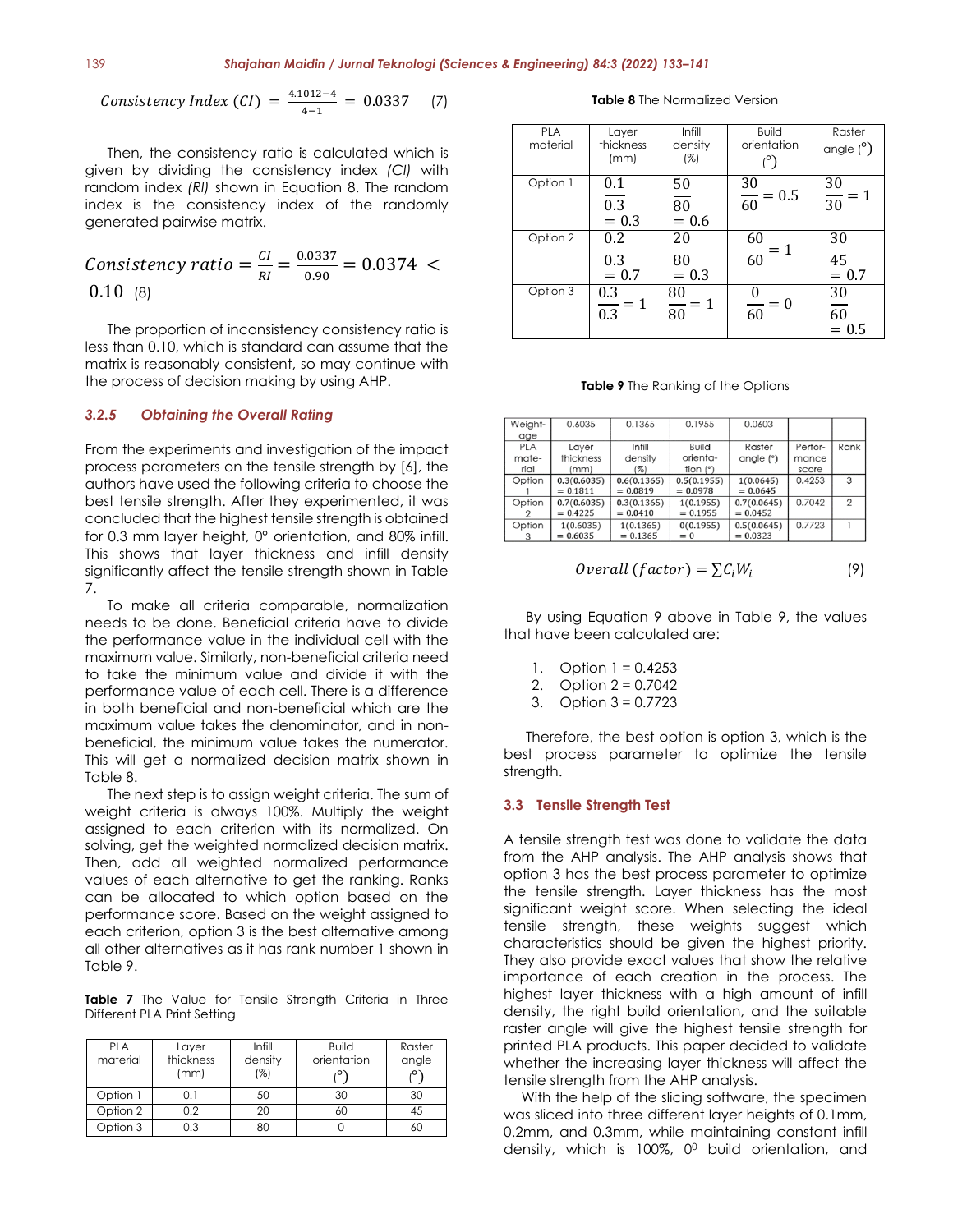60° raster angle. After that, the tensile strength test was conducted. By using an imaginary line to connect the grips to the machine to align the specimen long axis with the grips. To prevent slippage, they should be snug enough to prevent the specimen from being crushed. Then set the testing speed to 5mm/min. A tensile strength formula based on force divided by cross-sectional area is used to determine how much force is required for a specimen to break. After the test has been run, data will be collected to determine how much force is required for the specimen to break.

**Table 10** Tensile Strength Based on Layer Thickness

| Layer thickness, mm | Tensile strength, N/<br>$\mathbf{m}^2$ |
|---------------------|----------------------------------------|
| ו מ                 | 2400                                   |
| 0.2                 | 2412                                   |
| 0.3                 | 2556                                   |

Data in Table 10 shows proves that option 3, with the highest layer thickness, which is 0.3mm, with infill density which is 80%, 0° build orientation, and 60° raster angle has the highest tensile strength compared to 0.1 mm and 0.2mm. This is because the layer thickness increases overall strength. Increasing the layer thickness would also increase the mechanical properties. The three process parameters were statistically significant and significantly impacted the final specimen strength.

### **4.0 CONCLUSION**

In conclusion, the literature shows various process parameters that could affect the tensile strength that was proceeded to the AHP analysis. As for the criteria, the layer thickness has the top impact factor to tensile strength. After analyzing the consistency of the weight criteria, an overall rating was obtained to know which option is the best FDM process parameter for tensile strength. The result shows option 3 (0.7723), which has the highest layer thickness,  $80\%$  infill density,  $0^0$  of build orientation, and 60<sup>0</sup> of raster angle. Finally, to validate the result from AHP, the tensile strength of the FDM specimen by using the tensile strength test was made. It tests the increasing and decreasing of the layer thickness with the same infill density, build orientation, and raster angle. The result proved that option 3 has the highest tensile strength of 2556 N/m<sup>2</sup> .

#### **Acknowledgment**

The authors would like to acknowledge the Universiti Teknikal Malaysia Melaka (UTeM) and the Ministry of Higher Education Malaysia for awarding the Fundamental Research Grant Scheme (FRGS) grant number FRGS/1/2021/TK0/FKP/02/UTEM/02/24.

#### **References**

- [1] V. G. S and P. V Gharat. 2016. 3D Printing Process Using Fused Deposition Modeling. *International. Research Journal of Engineering Technology*. 3(3): 1403-1406.
- [2] M. Attaran. 2017. The Rise of 3D Printing: The Advantages of Additive Manufacturing Over Traditional Manufacturing. *Bus. Horiz.* 60(5): 677-688.
- [3] M. Gayette. 2019. 5 Major Benefits of Additive Manufacturing You Should Consider. https://www.cmtc.com/blog/benefits-of-additivemanufacturing (accessed Oct. 27, 2020).
- [4] D. B. Patel. 2016. Additive Manufacturing Process, Applications and Challenges. *IJARIIE*. 2(5): 883-889.
- [5] W. Stephen. 2015. Additive Manufacturing as an Enabling Technology for Green Hybrid Spacecraft Propulsion. *7th International Conference on Recent Advances in Space Technologies (RAST), IEEE*. 1-6.
- [6] T. A. Pachemska, M. Lapevski, and R. Timovski. 2014. Analytical Hierarchical Process (AHP) Method Application in the Process of Selection and Evaluation. *Proceedings. Gabrovo Internatinal Sci. Conference. 21-22 November 2014*. 373-380.
- [7] I. Peko, N. Gjeldum, and B. Bilić. 2018. Application of AHP, Fuzzy AHP and Promethee Method in Solving Additive Manufacturing Process Selection Problem. *Tehnički vjesnik.* 25(2): 453-461.
- [8] H. Taherdoost. 2018. Decision Making Using the Analytic Hierarchy Process (AHP); A Step by Step Approach. *International Journal of Economic. Management System*. (January 2017): 244-246.
- [9] A. T. Ibraheem and N. S. Atia. 2017. Applying Decision Making with Analytic Hierarchy Process (AHP) for Maintenance Strategy Selection of Flexible Pavement. *Global Journal of Research*. 16(5).
- [10] Brunelli, M. 2014*. Introduction to the Analytic Hierarchy Process*. Springer.
- [11] S. Bardiya, J. Jerald, and V. Satheeshkumar. 2020. The Impact of Process Parameters on the Tensile Strength, Flexural Strength and the Manufacturing Time of Fused Filament Fabricated (FFF) Parts. *Mater. Today Proc*. 39: 1362-1366.
- [12] M. Hikmat, S. Rostam, and Y. M. Ahmed. 2021. Investigation of Tensile Property-based Taguchi Method of PLA Parts Fabricated by FDM 3D Printing Technology. *Results Eng*. 100264.
- [13] A. Rodríguez-Panes, J. Claver, and A. M. Camacho. 2018. The Influence of Manufacturing Parameters on the Mechanical Behavior of PLA and ABS Pieces Manufactured by FDM: A Comparative Analysis. *Materials (Basel).*11( 8).
- [14] Z., Abdullah, H. Y., Ting, M. A. M., Ali, M. H. F. M., Fauadi, M. S., Kasim, Hambali, A., Ghazaly, M. M., and F. Handoko. 2017. The Effect of Layer Thickness and Raster Angles on Tensile Strength and Flexural Strength for Fused Deposition Modeling (FDM) Parts. *Journal of Advanced Manufacturing Technology*. 147-158.
- [15] Alafaghani, A., Qattawi, A., Alrawi, B., and Guzman, A. 2017. Experimental Optimization of Fused Deposition Modelling Processing Parameters: A Design-for-Manufacturing Approach. *Procedia Manufacturing*.10: 791-803.
- [16] DeHoff, P. H., Anusavice, K. J. and Wang, Z. 1995. Threedimensional Finite Element Analysis of the Shear Bond Test. *Dental Materials.* 126-131.
- [17] A. Pandzic, D. Hodzic, and A. Milovanovic. 2019. Effect of Infill Type and Density on Tensile Properties of PLA Material for FDM Process. *Ann. DAAAM Proc. Int. DAAAM Symp*. 30(1): 545-554.
- [18] A. M. Abdelrhman, W. Wei Gan, and D. Kurniawan. 2019. Effect of Part Orientation on Dimensional Accuracy, Part Strength, and Surface Quality of Three-dimensional Printed Part. *IOP Conf. Ser. Mater. Sci. Eng*. 694(1): 012048.
- [19] D. Syrlybayev, B. Zharylkassyn, A. Seisekulova, M. Akhmetov, A. Perveen, and D. Talamona. 2021.